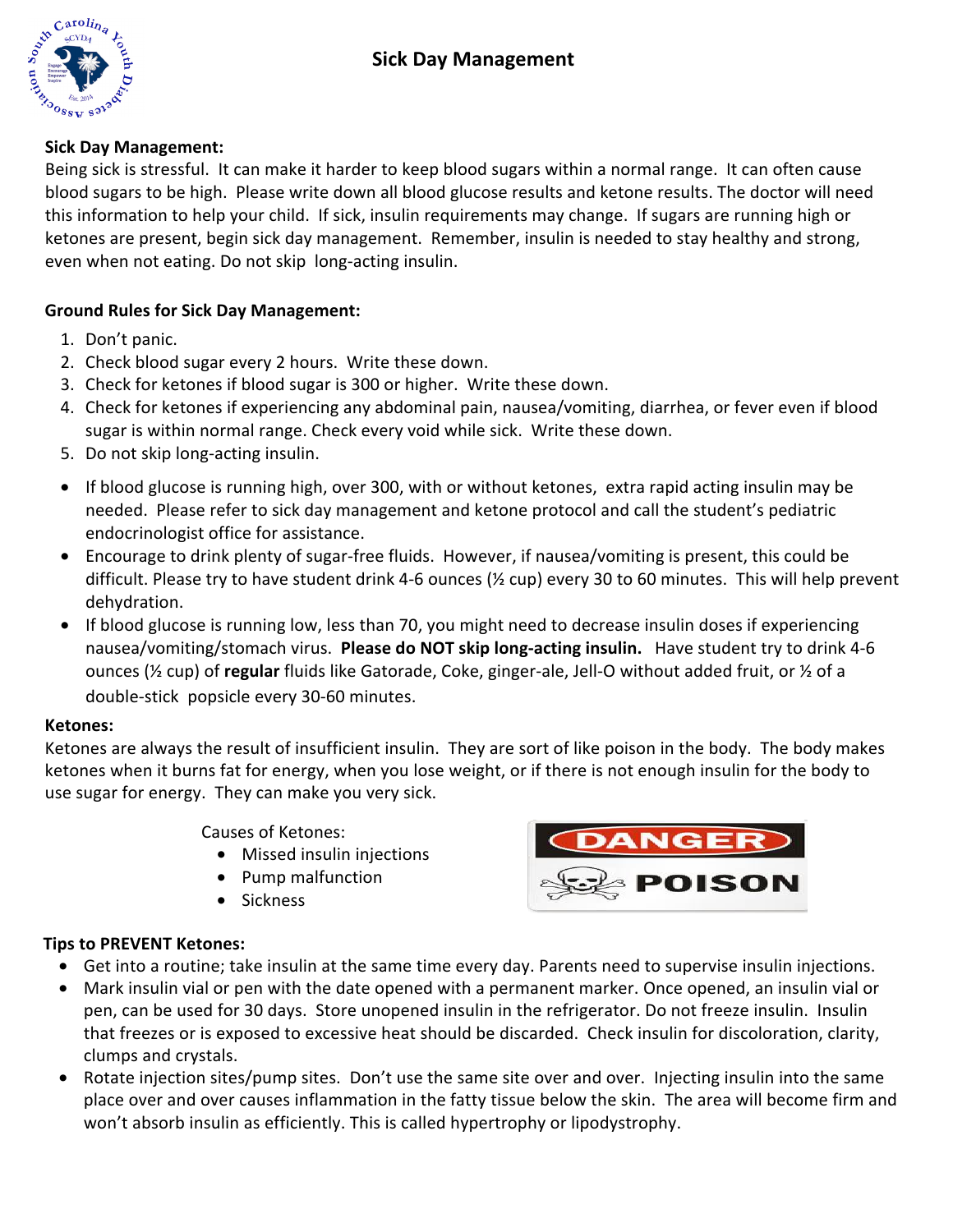### **Checking for Ketones:**

- Ketones can be tested by blood or urine.
- There are two brands of urine ketone dipsticks: Ketostix and Chemstrip K. However, many big pharmacy chains have their own version of these. These may be a little cheaper if they are not covered by insurance. Ketones will turn the color of the pad on a urine dipstick a different color. Compare to the color scale on the container for results.



### **Testing for Ketones Using Urine:**

- 1. Catch urine in a small cup, like a paper bathroom cup, or run the strip through the urine stream.
- 2. Dip urine ketone stick in urine.
- 3. Tap off excess urine.
- 4. Lay it flat across the rim of the cup or on the counter.
- 5. Read stick in 15 seconds.
- Make sure the urine ketone strips have not expired. Always write the date on the vial when you open the bottle. Once the bottle is opened, they are good for 6 months. However, if using strips in foil, check the expiration date on the individual foil package.
- To check for ketones with infants/toddlers wearing diapers, place a cotton ball in the front of the diaper. When they wet the diaper, squeeze urine from the cotton ball onto the ketone strip and follow instructions as above.

## **Testing for Ketones Using Blood:**

• To test for blood ketones, you will need a meter capable of doing this. Use of a blood ketone meter tends to be more expensive than urine sticks. Currently, there are two: NovaMax Plus and Precision Xtra. Each meter is a little different. However, it is basically like using a glucometer. Blood ketones are measured in mmol/L.

| <b>Nova Max Plus:</b>              |
|------------------------------------|
| $< 0.6$ = negative                 |
| $>$ 1.5 = moderate to large        |
| $> 0.6$ to 1.0 = small to moderate |

#### **Diabetic Ketoacidosis (DKA):**

If ketone production is not treated appropriately, ketones can build up to the point that you can become severely ill. This is called Diabetic Ketoacidosis, or DKA. It usually develops slowly, which is why it is important to check for ketones with unexplained high blood sugars and illness. However, with those using an insulin pump/bad pump site, DKA can occur more quickly if the infusion site gets blocked.

## **Signs/Symptoms of DKA:**

- Nausea, vomiting, abdominal pain
- Fruity odor on breath
- Difficulty breathing
- Difficulty staying awake/extreme sleepiness
- REFER TO KETONE PROTOCOL IF KETONES ARE PRESENT.
- Call if you have any questions or concerns.

# **Precision Xtra:**

 $0.6$  to  $1.5$  = small to moderate 1.5 to  $3.0$  = large